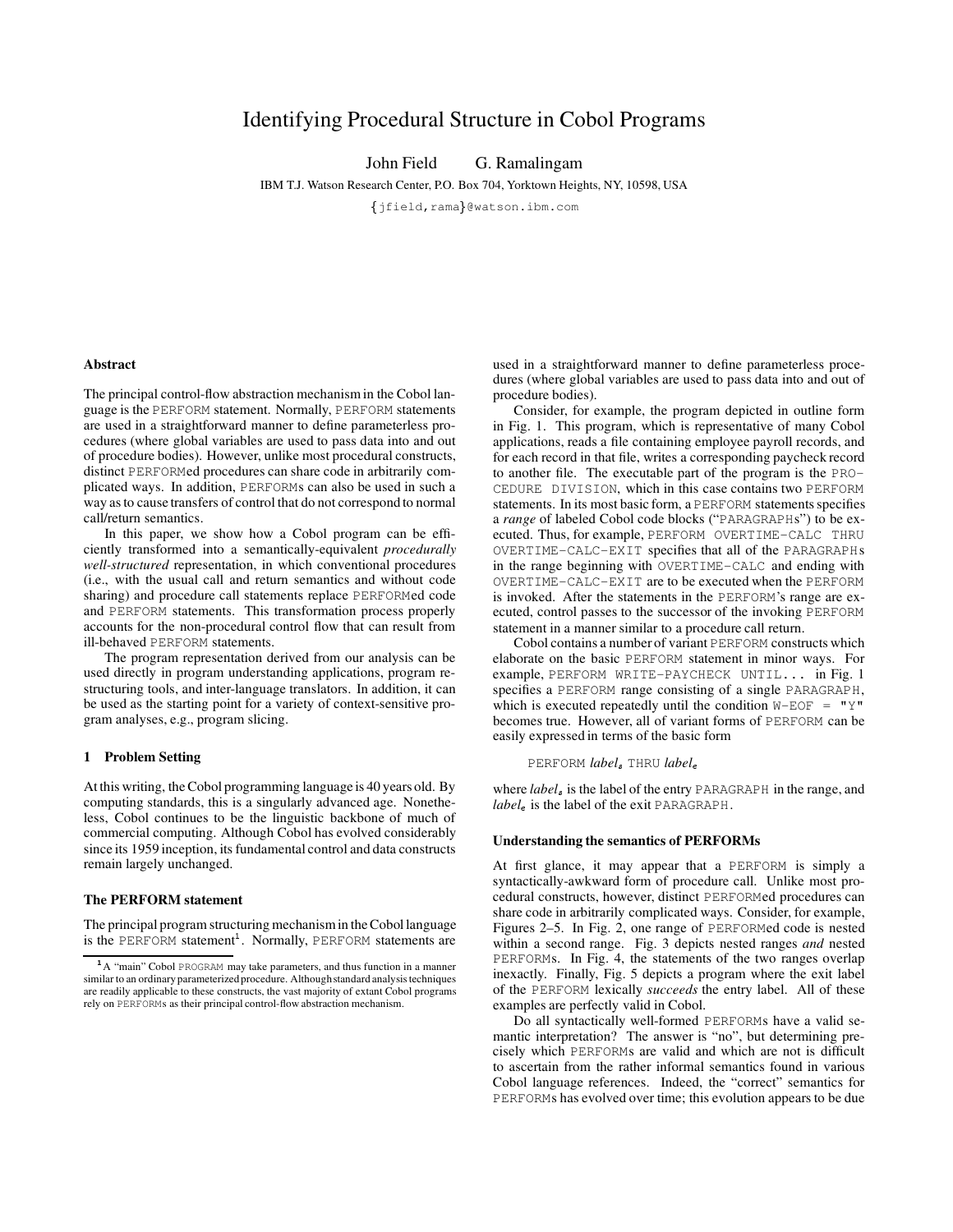| IDENTIFICATION DIVISION.<br>PROGRAM-ID. PAYROLL.                                                                                                                                                                       |  |  |  |
|------------------------------------------------------------------------------------------------------------------------------------------------------------------------------------------------------------------------|--|--|--|
| .<br>DATA DIVISION.<br>FILE SECTION.                                                                                                                                                                                   |  |  |  |
| FD PAYROLL-FILE.<br>01 PAYROLL.<br>05 NAME PIC X(20).<br>05 PAYRATE PIC 99V999.<br>.                                                                                                                                   |  |  |  |
| FD PAYCHECK-FILE.<br>01 PAYCHECK.<br>05 NAME PIC X (20).<br>05 HRS-WORKED PIC 999V99.<br>.                                                                                                                             |  |  |  |
| WORKING-STORAGE SECTION.<br>PIC X VALUE "N"<br>01 W-EOF                                                                                                                                                                |  |  |  |
| PROCEDURE DIVISION.<br>MAIN-LINE-ROUTINE.<br>OPEN INPUT PAYROLL-FILE<br><b>OUTPUT PAYCHECK-FILE.</b><br>READ PAYROLL-FILE<br>AT END MOVE "Y" TO W-EOF.<br>PERFORM WRITE-PAYCHECK<br>UNTIL W-EOF = $"Y"$ .<br>STOP RUN. |  |  |  |
| WRITE-PAYCHECK.                                                                                                                                                                                                        |  |  |  |
| IF HRS-WORKED IS GREATER THAN 40<br>PERFORM OVERTIME-CALC THRU<br>OVERTIME-CALC-EXIT.                                                                                                                                  |  |  |  |
| WRITE PAYCHECK.<br>READ PAYROLL-FILE<br>AT END MOVE "Y" TO W-EOF.                                                                                                                                                      |  |  |  |
| <b>OVERTIME-CALC.</b>                                                                                                                                                                                                  |  |  |  |
| .<br>OVERTIME-CALC-EXIT.                                                                                                                                                                                               |  |  |  |

Figure 1: Typical Cobol Program (in schematic form)

at least in part to user exploitation of particular PERFORM implementation techniques.

Consider the following description [2, pp. 120–121] of correct PERFORM semantics as defined by the 1965 Cobol standard:

A PERFORM statement can include in its range one or more PERFORM statements. When this occurs, each inner PERFORM statement is said to be "nested" in the next outer PERFORM statement. The following three rules must be observed when one is using nested PERFORM statements:

- 1. The range of each PERFORM statement must terminate with a different section or paragraph name.
- 2. An embedded PERFORM statement must have its range either totally inside or totally outside the range of each of its outer PERFORM statement[s]. That is, [a] statement in the range of a PERFORM statement cannot be continued within the range of the next embedded PERFORM statement...
- 3. The ranges of two PERFORM statement can overlap, provided that the second PERFORM statement is not located within the range of the first PERFORM statement.

The current draft revision of the 1985 Cobol standard [5, pp. 484–485, 810] expands the 1965 definition of PERFORM validity thus:

| A. PERFORM B THRU C.    |
|-------------------------|
| PERFORM C.<br>STOP RUN. |
|                         |
|                         |
|                         |

Figure 2: Nested PERFORM ranges.

| A. | PERFORM B THRU D.<br>STOP RUN. |
|----|--------------------------------|
|    | B. PERFORM D.                  |
| r  |                                |
|    |                                |
|    |                                |

Figure 3: Nested PERFORM ranges; nested PERFORMs.

7) The range of a PERFORM statement consists logically of all those statements that are executed as a result of executing the PERFORM statement through execution of the implicit transfer of control to the end of the PERFORM statement. The range includes all statements that are executed as a result of the transfer of control by... PERFORM statements in the range of the PERFORM statement... The statements in the range of a PERFORM statement need not appear consecutively in the source element...

9) The results of executing the following sequence of PERFORM statements are undefined and no exception condition is set to exist when the sequence is executed:

- a PERFORM statement is executed and has not yet terminated, then
- within the range of that PERFORM statement an other PERFORM statement is executed, then
- the execution of the second PERFORM statement passes through the exit of the first PERFORM statement...

90) PERFORM statement. A common exit for multiple active PERFORM statements is allowed.

Note that the definition of PERFORM validity in [5] is more permissive than the earlier definition in [2]. However, even the former leaves some issues open to question, e.g., whether recursive PERFORMs are allowed.

To get a precise answer to the question of PERFORM semantics, it is helpful to examine their implementation. Consider again the

| A. PERFORM B THRU D. |
|----------------------|
|                      |
|                      |
| PERFORM C THRU E.    |
| STOP RUN.            |
|                      |
|                      |
|                      |
|                      |
|                      |

Figure 4: Overlapping PERFORM ranges.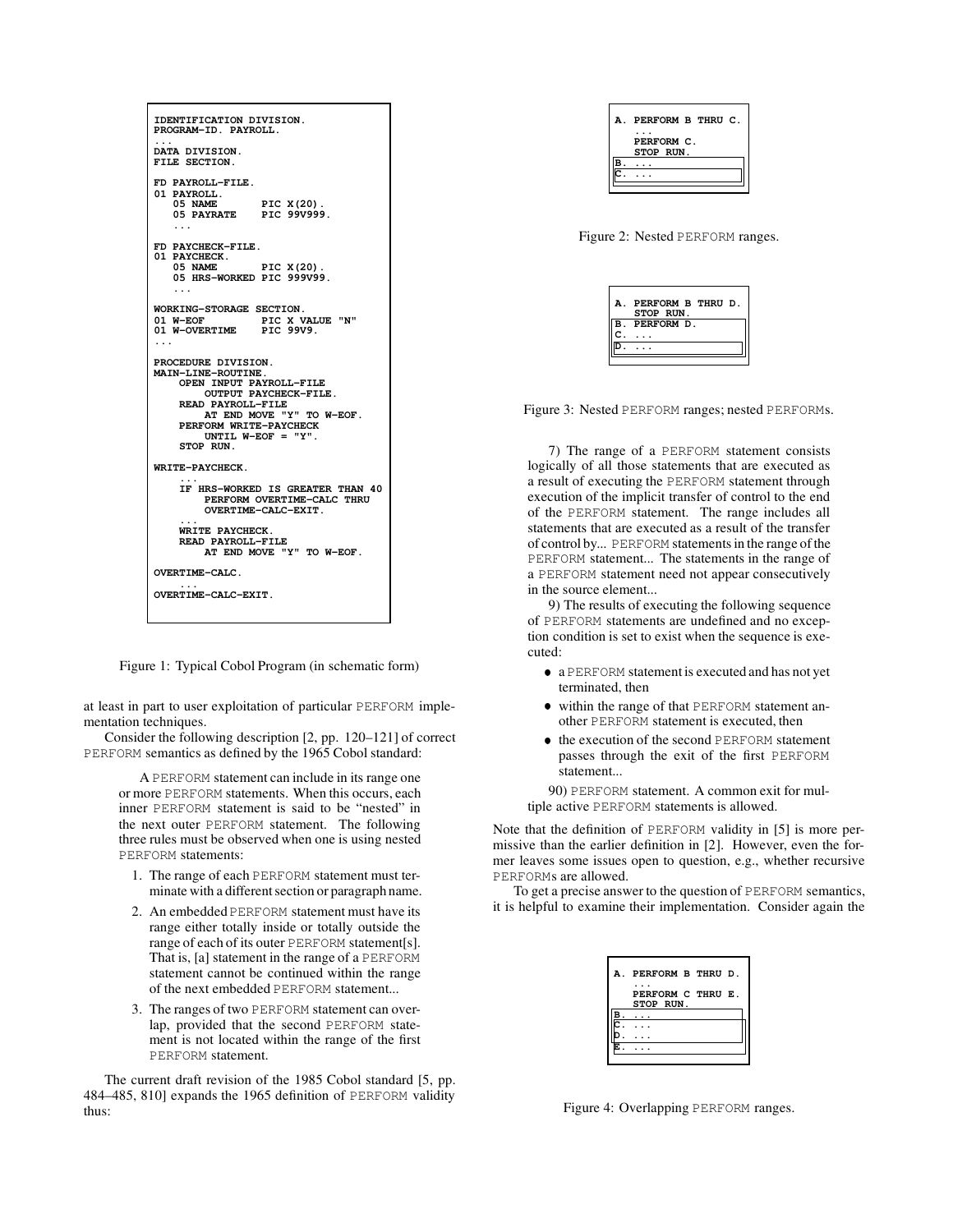| A. PERFORM C THRU B.<br>STOP RUN. |  |  |
|-----------------------------------|--|--|
| B.                                |  |  |
| C. GOTO B.                        |  |  |
|                                   |  |  |

Figure 5: PERFORM with "out of order" labels



Figure 6: Implementation of example in Fig. 3.

example in Fig. 3. The implementation of this example in the IBM compiler described in [4] (which we believe to be similar to implementations in other modern compilers) is depicted in pseudocode form in Fig.6. The PERFORM implementation scheme this example illustrates is straightforward:

Every distinct PERFORM exit PARAGRAPH e has a "continuation" address stored in a special storage area associated with  $e$ , continuation $(e)$ . All continuations are initialized at program startup time to the address of the syntactic successor of the exit PARAGRAPH (its "normal" or "fall-through" successor). When a PERFORM statement  $u$  for a range with exit  $e$  is invoked, the current value of continuation( $e$ ) is first saved in a storage area associated with *u*, saveCont(*u*). continuation(*e*) is then updated to contain the address of a postlude block of code which restores the previous value of continuation(e) from saveCont(u); the postlude block's control successor is the syntactic successor of the PERFORM statement  $u$ . Finally, control is transferred to the entry of  $u$ 's range.

The PERFORM implementation scheme above has the following characteristics:

- 1. PERFORM return addresses are associated with PERFORM range exit PARAGRAPHs (i.e., with continuation(e)).
- 2. Each PERFORM of a range with exit PARAGRAPH e can store exactly one pending continuation for  $e$ .
- 3. After a PERFORM of a range with exit  $e$ , the stored continuation for  $e$  is not reset unless and until control reaches  $e$ .

As a consequenceof (2), recursive PERFORMs are clearly not possible in general. More importantly, because of (3), the correct behavior of a sequence of PERFORMs is dependent on control reaching each of the corresponding PERFORM range exits in the reverse order of PERFORM invocation; i.e., the last range entered should be the



Figure 7: Badly-behaved PERFORM: The first PERFORM may leave a "mine" behind, which the subsequent PERFORM will trip.

first range exited (we will refer to this property as *LIFO* behavior). Aside from the issue of recursion, the implementation technique illustrated by Fig. 6 appears to agree with semantics given in [5].

# **PERFORMing badly**

Consider now the example in Fig. 7. In this case, there is a check in PARAGRAPH D for a condition (e.g., an error condition), which, if true, will allow PERFORM C THRU F to be executed before the exit PARAGRAPH E of the *previous* PERFORM's range is reached. As a result, E's exit continuation will contain the address of B, rather than its "fall-through" successor, F. This "active" continuation can be thought of as a armed "mine". As a result, when the second PERFORM is invoked, if the error condition does not recur, then execution will trip the armed mine at E, causing control once again to be passed to B, rather than continuing on to F as the programmer presumably intended.

While behavior such as that illustrated above is most likely to result from programmer error, there is anecdotal evidence from IBM's Cobol implementors that programmers occasionally abuse the semantics of PERFORMs by *intentionally* tripping mines. Note, by the way, that arming a mine without subsequently tripping it is perfectly legal. Indeed, a legitimate programming idiom for handling run-time error conditions is to transfer control via GOTO from the program point where the error is detected to error handling code, the latter of which ends in a program exit ("STOP RUN"). If the GOTO occurs inside an active PERFORM range, the result will be an armed, but otherwise benign, mine.

#### **Creating a well-structured procedural representation**

From the preceding examples, it should be clear that the unusual semantics and code sharing capabilities of PERFORMs renders them problematic, both for humans attempting to understand extant code, and for implementors of program analysis algorithms that must be correct and efficient when applied to Cobol.

The goal of this paper is to describe an algorithm for efficiently transforming Cobol programs containing PERFORM statements into a semantically equivalent representation in which all PERFORMs are replaced by ordinary procedures. We will refer to the result of this transformation as a *procedurallywell-structured*representation. The procedural representation produced by our algorithm has two principal applications:

For poorly-structured programs, the transformed representation, appropriately rendered, may be easier for a programmer to understand than the original code, thus aiding program maintenance activities. In Cobol, feasible control flow can often be difficult to ascertain even in the absence of GOTOs. Consider, for example, the paragraph labeled OVERTIME-CALC in Fig. 1. It is difficult to discern from inspection whether control can flow from the labeled statement's syntactic predecessor (READ PAYROLL-FILE...) into the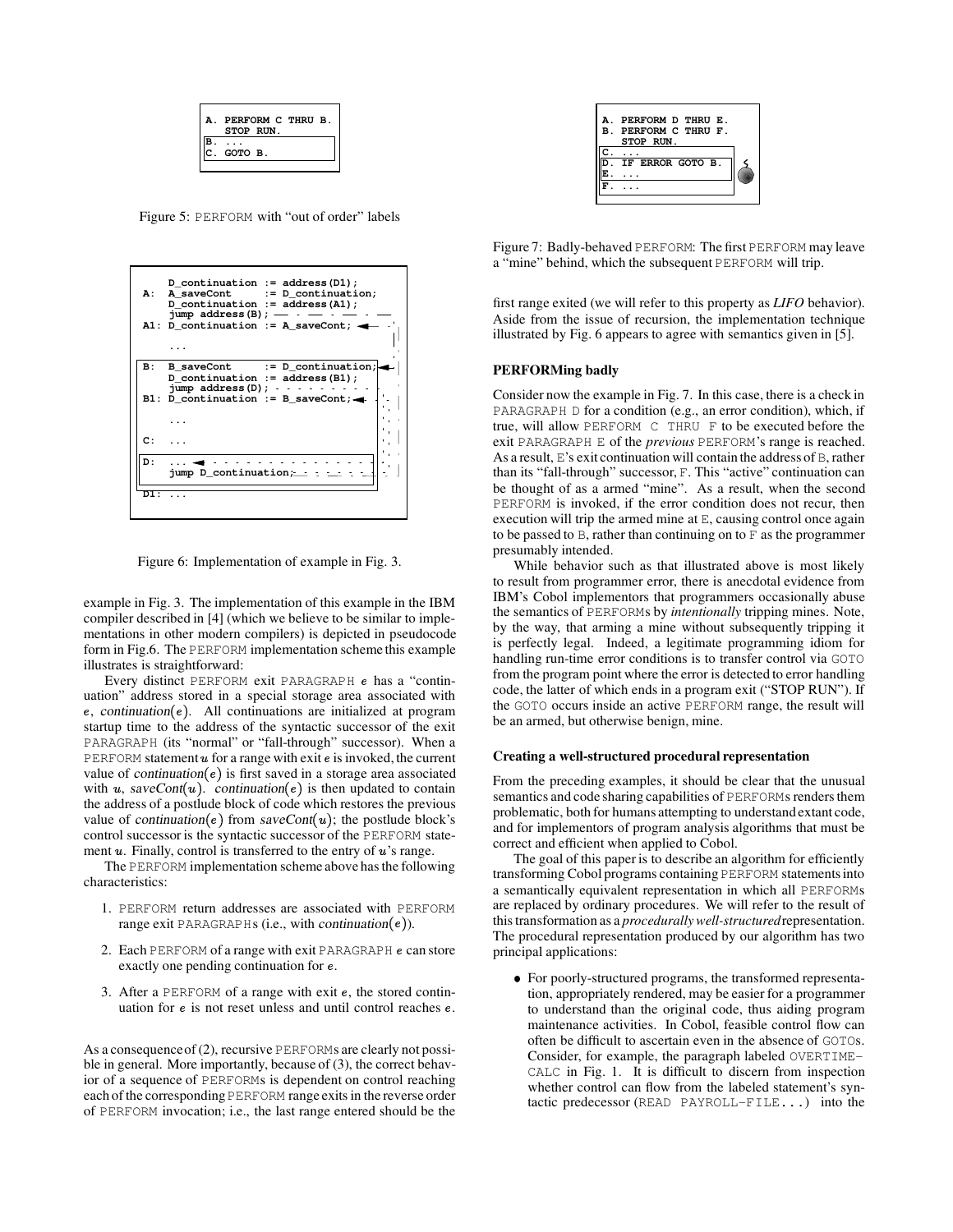labeled PARAGRAPH. Our representation makes clear that such control-flow is infeasible.

By making the procedural structure of the program explicit, our transformation enables a variety of *context-sensitive* (i.e., interprocedurally-precise) program analyses [6, ch. 19], [10, 11, 8], to be applied to the program. Without our representation, it would be difficult to apply such analyses, since the procedural abstractions and "calling" contexts that are the basis for context-sensitive analyses are generally not syntactically apparent. Although context-*in*sensitive analyses could be applied in a very straightforward way to Cobol programs, the results will usually be much less accurate than context-sensitive analyses.

## **Our Approach**

Given a Cobol program, numerous procedurally well-structured representations are possible, via a variety of analyses. Our approach is as follows:

- We extend the standard definition of *(interprocedurally) valid* program path to Cobol programs, and observe that this definition formalizes the notion of "well-behaved" PERFORMs given in [5]. Those PERFORM ranges whose operationally feasible paths are valid are deemed *LIFO*.
- We define a simple conservative static criterion to identify LIFO PERFORM ranges. Such ranges are deemed *structurally-LIFO*, or *SLIFO*. In our experiments, the vast majority of Cobol programs we encountered contained only SLIFO ranges.
- $\bullet$  We describe an efficient algorithm to determine those PERFORM ranges that are SLIFO.
- $\bullet$  Given Cobol program  $P$ , we produce a procedurally wellstructured representation  $P'$  which is related to  $P$  as follows:
	- $-$  The set of all valid static program paths in  $P'$  includes all of the operationally feasible (dynamic) paths in  $P$ .
	- **–** Moreover, for programs containing only SLIFO ranges, the set of valid static paths in  $P$  corresponds exactly to the valid static paths in  $P'$ .
- We do *not* assume *a priori* that all PERFORM ranges are LIFO; our representation correctly accounts for intentional or unintentional misuse of PERFORMs that may occur when the implementation scheme illustrated in Fig. 6 is used.
- Although in the worst case our analysis runs in time quadratic in the size of the original program, for a very large class of programs (including, e.g., SLIFO programs with non-overlapping PERFORM ranges), our analysis runs in linear time, yielding a "natural" procedural representation that respects the structure of the original code.
- Similarly, although the size of our procedural representation is also quadratic in the worst case, it is linear for SLIFO, non-overlapping ranges.

## **Running Example**

Consider the example in Fig. 8, which is designed to illustrate most of the issues our algorithm addresses. Our algorithm will yield the procedurally well-structured representation depicted in Fig. 9. Note that each PERFORM range in the original program has a corresponding procedure in the well-structured representation. In addition, several code fragments that are common to multiple ranges



Figure 8: Complex PERFORM example, containing various PERFORM nestings, and both well- and ill-behaved ranges.

have been "abstracted" into new procedures. Some of the procedures are mutually recursive, in order to account for the possible loop created by the GOTO in the original program. Finally, the code that can be executed when possible mines at exits BX and EX are encountered are represented respectively by special procedures mx-abnml-cont() and pb-abnml-cont().

#### **2 Problem Formalization**

## **Control-flow representation**

In the sequel, we will require two related control-flow representations of a Cobol program, an *implicit* control-flow graph, or *ICFG*, and an *explicit* control-flow graph, or *ECFG*. The ICFG and ECFG share the same set of vertices, but represent *inter*procedural controlflow, or transfer of control caused by PERFORMs differently, using different sets of edges. In both representations, the vertices will be divided into four classes:

- *entry* vertices, representing the beginning of PERFORM ranges
- *exit* vertices, representing the end of PERFORM ranges
- *perform* vertices, representing PERFORM statements
- *computational* vertices, representing all other statement types

It will be convenient to treat the main program as if it were a PERFORM range with distinguished *entry* vertex  $s_m$  and distinguished *exit* vertex  $e_m$ . A PERFORM range is represented by a pair  $\langle s, e \rangle$  consisting of an *entry* vertex  $s$  and an *exit* vertex  $e$ . For any *perform* vertex  $u$ , we denote the corresponding PERFORMed range by range(u). The set of all ranges in the program, *PerfRanges*, is defined to be

 $\{ \langle s_m, e_m \rangle \} \cup \{ \text{ range}(u) \mid u \text{ is a } \text{perform} \text{ vertex } \}$ 

Note that not all *entry*-*exit* pairs constitute a range.

For both the ICFG and ECFG, the outgoing edges of *computational* and *entry* vertices denote conventional intraprocedural control flow. In both representations, an *exit* vertex will also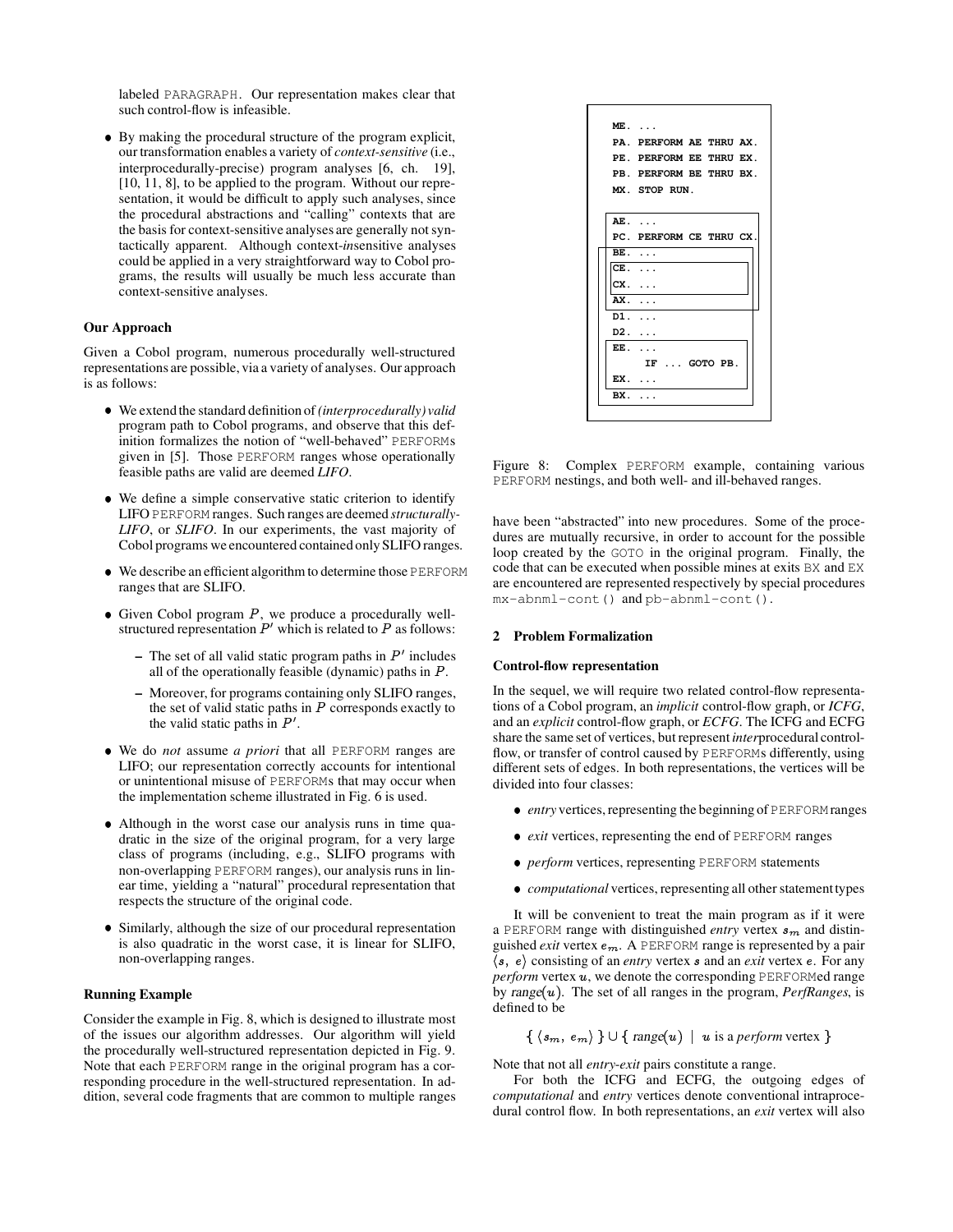

Figure 10: A combined representation of the ICFG and ECFG for the program in Fig. 8. The ICFG includes everything except the dotted edges, while the ECFG includes everything except the dashed edges.

have an outgoing *fallThrough* edge that denotes the transfer of control that occurs from an *exit* vertex to its syntactic successor if the vertex is reached when the exit is inactive. In the ICFG, every  $perform$  vertex  $u$  has a unique successor, the syntactic successor of the PERFORM statement. By contrast, in the ECFG,  $u$  has an outgoing *call* edge to the *entry* vertex of range . The *exit* vertex of  $range(u)$  has a corresponding *return* edge to the syntactic successor of  $u$ . Fig. 10 illustrates the control-flow graph representation of the program in Fig. 8.

The ICFG and ECFG are similar in many respects to other representations commonly used for procedural programs [10]. However, there are two significant differences:

- An ICFG for a conventional procedural language would typically consist of a collection of disjoint graphs, one per procedure. However, our ICFG is a monolithic graph. This graph reflects the possibility of code sharing among PERFORM ranges, both via explicit GOTO statements and via *fallThrough* edges.
- In a conventional procedural language, every operationally *feasible* path through the ECFG will contain *matched* pairs of *call* and *return* edges (we formalize this concept below). While every executionof aCobol program also follows a path in the ECFG, some operationally feasible paths may have *mismatched call* and *return* edges (see, e.g., the program in Fig. 7).

## **Valid and feasible program paths**

In context-sensitive analyses, e.g., [10, 8], the concept of a *valid* path is typically used to characterize paths that do not contain mismatched call and return edges. We can easily extend this concept to Cobol programs, as follows: For every *perform* vertex  $u$ , attach the label  $\binom{n}{y}$  to the call edge from u to the *entry* vertex of range(u), and the label  $\int_u$  to the corresponding return edge from the *exit* vertex of range( $u$ ) to the syntactic successor of  $u$ .

A path in ECFG is said to be *same-level valid* if the sequence of labels on the call and return edges of the path belongs to the language of balanced parentheses generated from the nonterminal *matched* by the following context-free grammar:

$$
\begin{array}{lcl} {\it matched} & \rightarrow & (u ~matched)_{u} ~ matched \\ & \hspace{2.2cm} {\rm for~ every~perform~vertex~}u \\ & \hspace{2.2cm} \mid & \epsilon \end{array}
$$

A path in ECFG is said to be *(interprocedurally) valid* if the sequence of labels on the call and return edges of the path belongs to the language generated from the nonterminal *valid* by the following context-free grammar:

$$
\begin{array}{rcl}\n\textit{valid} & \rightarrow & \textit{valid} \ ( \textit{u} \ \textit{matched} \quad \textit{for every perform vertex } u \\
& \mid & \textit{matched} \qquad \qquad \textit{at} \\
\end{array}
$$

Given the definitions above, we can now formalize LIFO PERFORM ranges, i.e., those that are "well-behaved," as follows:

**Definition 1** *A* PERFORM *range*  $r$  *is said to be* LIFO *if for every feasible* path  $\alpha\beta$  *where the first edge of*  $\beta$  *is an invocation edge to*  $\mathbf{r}$ , either a nonempty prefix of  $\beta$  is a same-level valid path or  $\beta$  itself *is a valid path.*

We will say that a path in the ECFG is operationally *feasible* if the sequence of vertices on the path is consistent with the sequence of actual computations in some execution history. Due to the existence of mines, it is possible for a path in ECFG to be feasible but not valid. This is problematic if we wish to apply existing contextsensitive analyses (or those based on context-free reachability) to Cobol, since such analyses assume that all feasible paths are valid.

The goal of this work is to produce a procedurally well-structured representation suitable for such analyses, in the sense that every feasible path in the original program *is* a valid path in the resulting program. Note that we can relate paths in the input and output programs by allowing the *computational* vertices in the two graphs to have labels; a path in the output graph represents a path in the input graph if the sequence of labels on the labeled vertices of the two paths are the same.

## **3 Structurally-LIFO Ranges**

As a prerequisite to constructing a procedurallywell-structured program representation, we first perform an analysis to conservatively identify PERFORM ranges that are LIFO. In this section, we present a simple inductive criterion for a range to be LIFO. This criterion is conservative, in the sense that it will not identify all LIFO ranges. However, it appears to capture the vast majority of cases that occur in practice.

We first define the notion of a range's *body*:

**Definition 2** *Given a range*  $\langle s, e \rangle$ *, its body consists of the set of all vertices in the ICFG that can be reached from vertex without using the fallThrough edge out of vertex .*

We say that a range  $\langle s, e \rangle$  (directly) *invokes* a range  $\langle s', e' \rangle$ if  $\langle s', e' \rangle = \text{range}(u)$  for some *perform* vertex u in the body of  $\langle s, e \rangle$ . We say that a range  $\langle s, e \rangle$  *spans* an *exit* vertex  $e'$  if  $e'$  is an *exit* vertex in the body of  $\langle s, e \rangle$  and  $e' \neq e$ .

Fig. 11 and Fig. 12 illustrate the above definitions using the example of Fig. 8.

**Definition** 3 *A range* r *is said to be structurally-LIFO (or SLIFO) iff (i) Every range that* ? *invokesis SLIFO, and (ii) For every exit vertex e that r spans, every range in PerfRanges that <i>terminates at is SLIFO.*

We say that an *exit* vertex *e* is SLIFO if every range that terminates at *e* is SLIFO. Thus, the second condition above requires that every *exit* vertex *e* that *r* spans be SLIFO.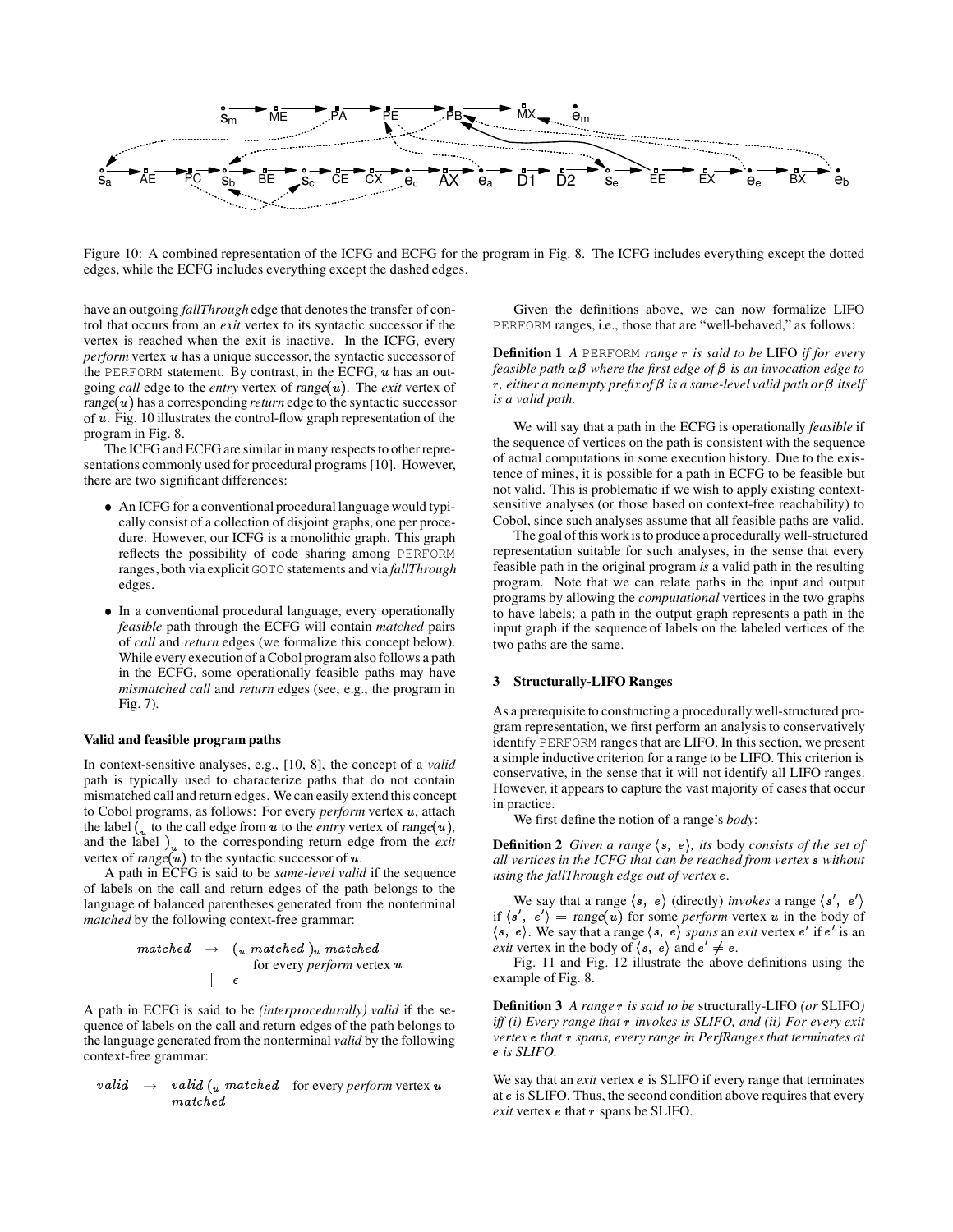| proc me-mx() {<br>me: $\ldots$<br>pa: $ae-ax()$ ;<br>pe:                        | $ee-ex()$<br>$pb-mx();$<br>return;<br>ł                                                                                                                                                                    |
|---------------------------------------------------------------------------------|------------------------------------------------------------------------------------------------------------------------------------------------------------------------------------------------------------|
| proc ae-ax() {<br>ae:<br>pc:                                                    | $\mathop{\text{ce-cx}}$ ( ) ;<br>be () ;<br>ce-cx();<br>ax();<br>return; }                                                                                                                                 |
| proc be-bx() {<br>be ();<br>$d1$ :<br>$\ldots$<br>d2:<br>$\cdots$<br>ee:<br>bx: | $ce-cx()$<br>ax();<br>$\sum_{\substack{\text{in } \text{in} \\ \text{in } \text{in}}} \dots \text{ pb-max}()$ ;<br>if active(ex)<br>pb-abnml-cont();<br>if active(bx)<br>$mx-\text{abnml}-\text{cont}$ (); |
| proc ee-ex() {<br>ee:<br>if.                                                    | return;<br>- }<br>$pb-mx();$<br>$ex()$ ;<br>return; }                                                                                                                                                      |
| proc pb-mx() {<br>pb: be-bx();<br>mx: exit;                                     | return; }                                                                                                                                                                                                  |
| proc ce-cx() {<br>ce:<br>$\ldots$<br>CX:<br>. .                                 | return; }                                                                                                                                                                                                  |
| proc be() {<br>be :                                                             | return;<br>}                                                                                                                                                                                               |
| proc ax() {<br>ax: .                                                            | return; }                                                                                                                                                                                                  |
| proc $ex()$ {<br>ex:<br>$\ddotsc$                                               | $return () ;$ }                                                                                                                                                                                            |
| pb:                                                                             | proc pb-abnml-cont() {<br>be-bx();<br>mx-abnml-cont();<br>return; }                                                                                                                                        |
| mx: exit;                                                                       | proc mx-abnml-cont() {<br>return }                                                                                                                                                                         |

Figure 9: Procedurally well-structured representation of the examples in Fig. 8 produced by our algorithm.

#### **Refinements**

An interesting variation on the above definition of SLIFO ranges is to add the requirement that a SLIFO range have no program terminating statement (such as STOP RUN) unless it is the main program. This stricter definition is of interest because a Cobol program may invoke another Cobol program multiple times, using the CALL statement. Some forms of the CALL statement cause the called program to begin execution without initializing its exit continuations to the appropriate initial state. In this case, mines left behind during a previous execution of the program will continue to

| Range | Body                                                     |
|-------|----------------------------------------------------------|
| ME:MX | $\{s_m, ME, PA, PE, PB\}$                                |
| AE:AX | $\{s_a, AE, PC, s_b, BE, s_c, CE, CX, e_c, AX, e_a\}$    |
| EE EX | $\{s_e, EE, EX, e_e, PB, MX\}$                           |
| BE:BX | $\{s_b, BE, s_c, CE, CX, e_c, AX, e_a, D1, D2, s_e, EE,$ |
|       | EX, $e_e$ , BX, $e_b$ , PB, MX }                         |
| CE:CX | $s_c$ , CE, CX, $e_c$                                    |

Figure 11: This table depicts the bodies of the various PERFORM ranges in the example of Fig. 8.

| Range        | Ranges Invoked      | <b>Exits Spanned</b> |  |
|--------------|---------------------|----------------------|--|
| ME:MX        | AE:AX, EE:EX, BE:BX |                      |  |
| AE:AX        | CE:CX               | $e_c$                |  |
| EE:EX        | BE:BX               |                      |  |
| <b>BE:BX</b> | BE:BX               | $e_c, e_a, e_e$      |  |
| CE: CX       |                     |                      |  |

Figure 12: This table depicts the set of invoked ranges and exits spanned for every PERFORM range in the example of Fig. 8.

be alive in the current execution. The stricter definition accounts for such a possibility, while Definition 3 is more useful in the common case where the exit continuation state is not preserved across multiple executions of the program. The algorithm we present can be trivially adapted for the stricter definition.

## **4 Simple Algorithms**

In this section, we outline a simple worklist-based algorithm for identifying the set of SLIFO ranges and SLIFO *exit* vertices in a given program. In Section 5, we will refine this algorithm to in such a way that it has linear complexity for programs containing only SLIFO ranges.

## **Control-Flow Analysis**

Our simple algorithm for identifying SLIFO ranges will make use of the following data structures: For every range  $r$  in the program, we maintain  $nIri(r)$ , the set of all ranges that r invokes that have not yet been marked SLIFO, as well as nles(r), the set of all *exit* vertices that  $r$  spans that have not yet been marked SLIFO. For every *exit* vertex  $e$ , we maintain *nlrta*( $e$ ), the set of all ranges that terminate at e that have not yet been marked SLIFO.

Initially, none of the *exit* vertices or ranges are marked SLIFO. The first step in the algorithm is to construct the body of every range in the program, which can be done using a simple graph traversal. This lets us identify information about how ranges can invoke one another, and which range spans which *exit* vertex. The data structures above can then be initialized in a straightforward way. The initial information computed in the case of the example in Fig. 8 is shown in Figures 11 and 12.

The next step in the algorithm is to inductively identify the set of all SLIFO ranges and *exit* vertices. In particular, a range  $r$  is identified and marked as being SLIFO if and when both  $n l r(r)$ and  $nles(r)$  become empty. The ranges initially identified as being SLIFO correspond to the "base case" of the inductive definition: these are ranges that do not invoke any other range and do not span any *exit* vertex. In our example program, the range CE through CX is identified as being SLIFO in this fashion.

When a range  $r$  is identified as being SLIFO, the data structures are updated appropriately by

1. removing r from  $n\text{ln}(r')$  for every r' that invokes r, and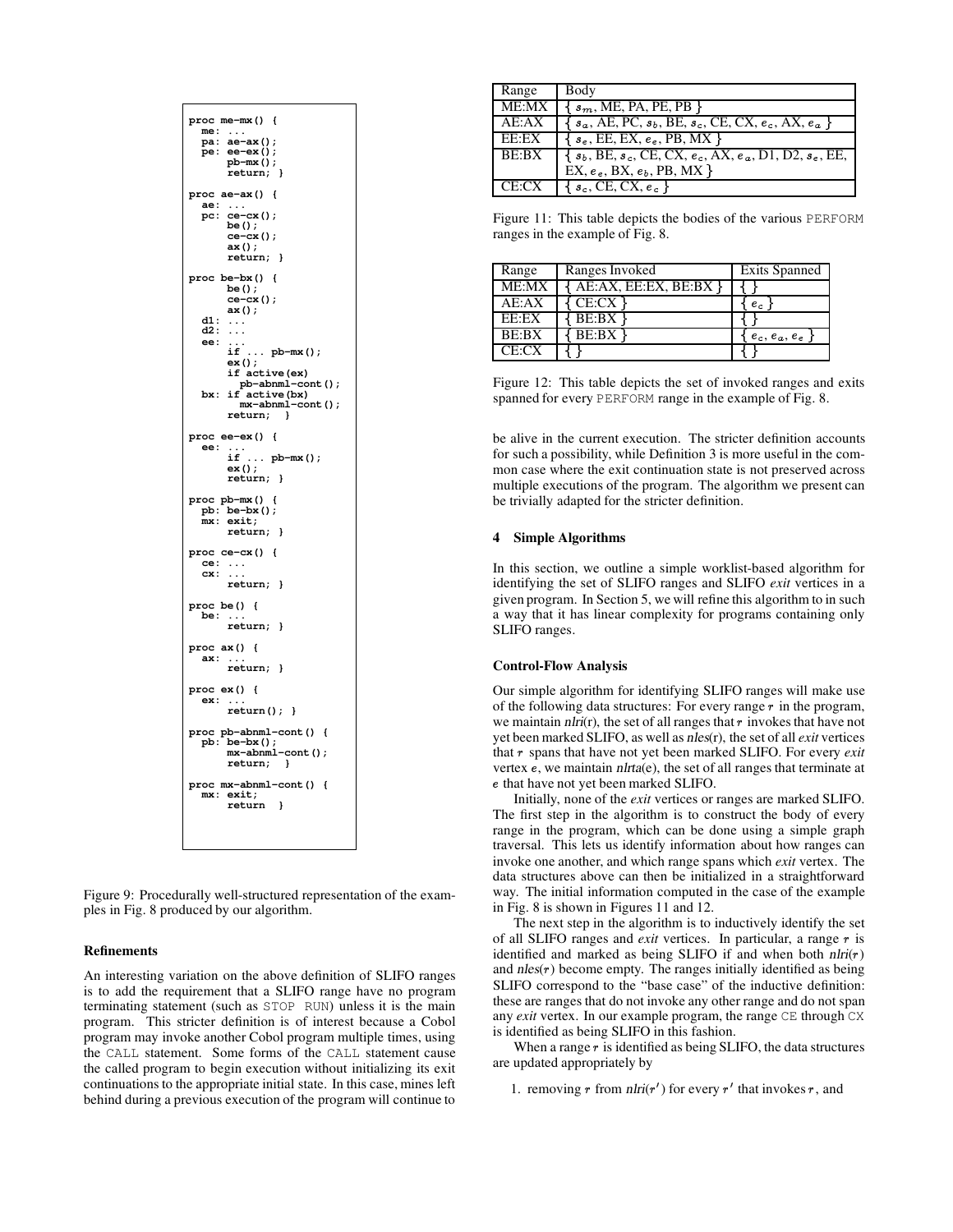2. removing  $r$  from  $n$ *lrta* $(e)$ , where  $e$  is the *exit* vertex of range

Similarly, an *exit* vertex *e* is identified and marked SLIFO if and when  $n l r t a(e)$  becomes empty. When an *exit* vertex  $e$  is identified as being SLIFO, the data structures are updated by removing  $e$  from  $nles(r)$  for every range r that spans e.

As the data structures are updated, other ranges and *exit* vertices may be identified as being SLIFO and are processed appropriately. Thus, in our example, once the range CE through CX and the *exit* vertex of this range are identified as being SLIFO, the range AE through AX is identified as being SLIFO. Consequently, the *exit* vertex of this range is also identified as being SLIFO. The worklistbased algorithm terminates when every range and vertex identified as being SLIFO has been processed as above. In our example, for instance, no further SLIFO ranges or SLIFO *exit* vertices can be identified and the algorithm terminates.

The algorithm aboveruns in time linear in the sum of the sizes of the body of all ranges in the program. In the case where the bodies of different ranges are disjoint, the algorithm is linear in the size of the input graph and, hence, asymptotically optimal. However, as we have observed before, the bodies of different PERFORM ranges in a program may overlap. As a result, in the worst case, the algorithm can take time quadratic in the size of the input program. We will describe an improved algorithm in Section 5 that handles such cases better.

#### **Generating a Procedural Representation**

We now turn our attention to the problem of generating a program's procedural representation. For a SLIFO range, generating the representation is quite straightforward: Given a range  $r$ , we define lifoProc $(r)$  to be (a copy of) the subgraph induced by the set of vertices  $body(r)$  in the implicit CFG, but without any outgoing edge at the (copy of the) *exit* vertex of ? .

Generating a procedural representation for non-SLIFO ranges is more complicated. Let  $r$  be a non-SLIFO range. If a non-SLIFO *exit* vertex  $e$  other than the exit of  $r$  is encountered during the execution of  $r$ , we regard such an exit as a mine, and assume that execution could proceed to the successor of some *perform* vertex that invoked a range terminating at  $e$ , rather than following the *fallThrough* edge of e. Our representation must account for this possibility.

One conservativeway of accounting for non-SLIFO behavior is to create a single procedure to represent all non-SLIFO ranges, modeling any control-flow between two different non-SLIFO ranges as simple intraprocedural control-flow. This is straightforward to do, since any PERFORM invocation of a non-SLIFO range must occur within a non-SLIFO range. However, it is possible to produce a more precise representation of non-SLIFOrangeswithout excessive overhead.

Observe that the PERFORM invocation of a non-SLIFO range ? does not directly cause non-SLIFO execution behavior. For any *exit* vertex *e*, let *nltargets*(*e*) denote the set of successors of *perform* vertices that invoke some non-SLIFO range terminating at  $e$ . Non-SLIFO execution behavior arises *only* when (i) a non-SLIFO *exit* vertex  $e$  other than the *exit* vertex of  $r$  is encountered during the execution of  $r$  and control-flow proceeds to some vertex in nltargets( $e$ ) or (ii) the exit vertex of a recursive *perform* is reached.

For any vertex  $s$  that is in some set nltargets $(e)$  we create a procedure  $cc_s$  to capture the possible subsequent execution behavior of the program (*i.e.*, the "continuation") when control reaches as described in condition (i) above. This procedure contains (copies of) any vertex that is reachable from s using any sequence of intraprocedural edges, *fallThrough* edges *or return edges*. (Note that here we use the ICFG augmented by the return edges.)

Given such auxiliary procedures, we create a procedural representation for non-SLIFO ranges as follows:  $nonLifoProc(r)$  is defined to be the graph *lifoProc* $(r)$  augmented as follows for every non-SLIFO *exit* vertex *e* spanned by  $r$ : for every *s* in nltargets $(e)$ , add a vertex  $c_s$  representing a procedure call to  $cc_s$  as well as an edge from  $e$  to  $c_s$  to the graph. If the range  $r$  is recursive, the *exit* vertex  $e$  of  $r$  itself needs to be modified similarly, to represent a call to one of the procedures in  $\{cc_s \mid s \in \textit{nltargest}(e)\}.$ 

Fig. 9 illustrates some aspects of the algorithm above, even though it is intended primarily to illustrate the procedural representation created by the refined algorithm of Section 5. For instance, the range BE-BX spans the non-SLIFO exit vertex of range EE-EX, and the code in procedure be-bx shows how we create a call to the continuation procedure pb-abnml-cont to represent this non-SLIFO *exit* vertex. Similarly, the range BE-BX is itself potentially recursive, and, hence, its own *exit* vertex is represented by a call to the continuation procedure mx-abnml-cont.

#### **5 Achieving Code Reuse Procedurally**

The algorithm of Section 4 handles *overlapping* ranges (such as those in Fig. 3 correctly, but potentially inefficiently, by duplicating the shared code as necessary. In the worst case, the size of the generated procedural representation, as well as the time required to generate it, can be quadratic in the size of the input program. Aside from efficiency concerns, such an approach also has drawbacks in the context of a program understanding tool. We now describe how our earlier algorithm can be refined to deal with shared code better

## **Identifying Reusable Units**

The first step in the modified algorithm is to identify "reusable" code units. In the example of Fig. 8, the code contained in the range CE through CX is an example of a "reusable unit". That is, this subrange has the following property: for every PERFORM range in the program, the subrange is either completely contained in (the body of) that range or is completely disjoint from (the body of) that range. Further, this subrange is a maximal subrange that has this property. The general problem, however, is more complex than simply identifying the overlap between a collection of line segments in a single dimension: we need to identify the units of sharing between a *collection* of graphs, since each PERFORM range corresponds to a graph (e.g., due to GOTO statements).

A *sparse evaluation representation* can be used to identify appropriate units of sharing. In particular, we use the algorithm outlined in [7] to identify the sparse evaluation representation of the ICFG with respect to the set of *entry* and *exit* vertices in the graph. We briefly describe this algorithm here for the sake of completeness; the reader is referred to [7] for a more complete explanation of the algorithm:

- 1. Let  $C_1$ ,  $C_k$  denote the maximal strongly connected components (SCCs) of the subgraph of the ICFG induced by the set of *computational* and *perform* vertices in topological sort order.
- 2. Collapse each SCC  $C_i$  into a single, new, vertex  $w_i$ .
- 3. Visit vertices  $w_1$  to  $w_k$  in that order, merging the visited - vertex with its predecessor *if it has a unique predecessor*.

We will refer to the vertices of the resulting graph as supervertices, and the resulting graph as the sparse graph. The supervertices identify the units of sharing in the ICFG. In particular, each supervertex corresponds to a subgraph of the ICFG, which has been collapsed into the single supervertex. Further, the subgraph corresponding to any supervertex is guaranteed to contain at most one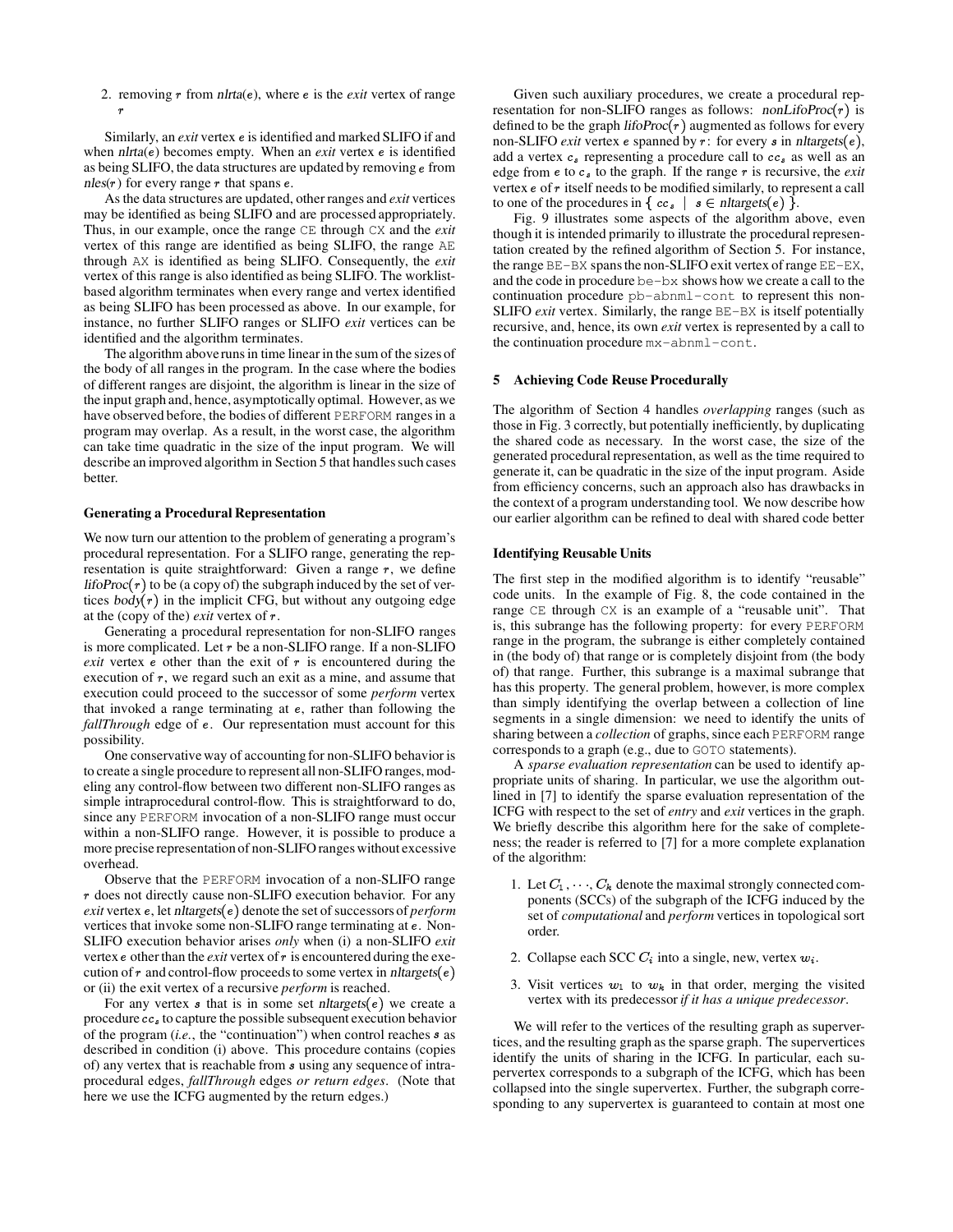(range) *entry* or (range) *exit* vertex. We refer to the supervertex as a *entry* supervertex if the corresponding subgraph has a single (range) *entry* vertex, as a *exit* supervertex if the corresponding subgraph has a single (range) *exit* vertex, and as a *join* supervertex otherwise (*i.e.*, if the corresponding subgraph has no *entry* or *exit* vertex). We will abuse notation and use the same name for an *entry* (*exit*) supervertex as well as the *entry* (*exit*) vertex it contains. It is worth noting that an *exit* supervertex u denotes a region in the ICFG that may be executed *after the fallThrough edge at vertex is taken*. Fig. 13(a) illustrates the sparse graph generated by applying the above algorithm to the ICFG shown in Fig. 10.

## **Control-Flow Analysis**

We now show how our earlier algorithm for identifying the set of SLIFO ranges and SLIFO *exit* vertices can be adapted to work with the sparse graph using a graph transformational approach.

For every supervertex  $u$  we maintain  $nIri(u)$ , the set of all ranges invoked from the subgraph corresponding to  $u$  that have not yet been marked SLIFO. For every *exit* supervertex *e*, we also maintain  $n$ lrta $(e)$ , the set of all ranges that terminate at  $e$  that have not yet been marked SLIFO.

Once these data structures have been initialized, we apply a sequence of transformations to the sparse graph as well as these data structures. Each transformation can enable further transformations. Our algorithm is a worklist-driven one that terminates when no more transformations are applicable. The transformations we use are as follows:

- i. Let  $\langle s, e \rangle$  be a PERFORM range. If and when the set nlri(s) becomes empty, and  $s$  has no successors other than  $e$ , the range  $\langle s, e \rangle$  is identified and marked as being SLIFO. At this point,  $\langle s, e \rangle$  is removed from any set nlri(u) in which it occurs, as well as from the set  $n l r t a(e)$ . .
- ii. Let  $e$  be an *exit* supervertex. If and when the set nlrta $(e)$ becomes empty, *e* is marked as being a SLIFO *exit* vertex.
- iii. Let  $e$  be an *exit* supervertex. If and when both  $n l r t a(e)$ and  $nIri(e)$  become empty, the vertex e is "eliminated" by replacing vertex e as well as all edges incident on e by direct edges from every predecessor of  $e$  to every successor of  $e$ . (If  $e$  has any self loop, the self loop is simply deleted.)
- iv. Let  $j$  denote a *join* supervertex. If and when  $nIri(j)$  become empty, vertex  $j$  is eliminated (in a similar fashion).
- v. Let  $s$  denote an *entry* supervertex. If and when  $nIri(s)$  become empty, vertex s can be bypassed by replacing all incoming edges of  $s$  by direct edges from predecessors of  $s$  to successors of *s*. We do not, however, immediately eliminate vertex *s*. We eliminate vertex  $s$  (and all its outgoing edges) once all ranges starting at  $s$  have been marked SLIFO and  $s$  has been bypassed.

Our algorithm simply applies the transformations above to the graph repeatedly until no more transformations are applicable. At this point, we are guaranteed to have found all SLIFO ranges and vertices. While the transformations can be applied in any order (from the point of view of correctness), our algorithm applies the *entry*-bypass transformation only if no other transformation is applicable, as this improves the efficiency of the algorithm. Fig. 13 illustrates how the algorithm above transforms the sparse graph of the example in Fig. 8, identifying SLIFO ranges during the process.

#### **Generating a Procedural Representation**

We now turn our attention to the problem of generating a procedural representation of the program.

**SLIFO Procedures** We first focus on generating a procedural representation for SLIFO ranges. Let  $\langle s, e \rangle$  be a SLIFO range. As before, the essential idea is to identify the "body" of this range by performing a graph traversal starting at vertex  $s$  and stopping at vertex  $e$ , just as in our original algorithm. However, however, we elaborate on this basic theme in two respects:

First, we perform the traversal over the sparse graph, rather than the original graph. (This creates a "skeletal representation" for the procedure in terms of supervertices. The complete representation can be generated by replacing every supervertex by the corresponding subgraph, but more about this later.)

Second, the graph traversal is modified to identify other SLIFO ranges that are completely contained within the range  $\langle s, e \rangle$ . In particular, if a SLIFO range  $\langle s', e' \rangle$  is completely contained within the range  $\langle s, e \rangle$ , then we will insert a call to a procedure representing  $\langle s', e' \rangle$  within the generated representation for  $\langle s, e \rangle$ , instead of creating a complete copy of the range  $\langle s', e' \rangle$ . We will refer to this process as *abstracting* the range  $\langle s', e' \rangle$ .

 be performed efficiently. Determining whether one range can be abstracted from another is straightforward after the bodies of the two ranges have been constructed, requiring only a containment test. However, it is possible to test for containment efficiently on the fly, as the procedure bodies are being constructed: Assume that the graph traversal (during the construction of the body of  $\langle s, e \rangle$  reaches the *entry* vertex s' of some SLIFO range  $\langle s', e' \rangle$ . The body of range  $\langle s', e' \rangle$ is guaranteed to be contained within the body of range  $\langle s, e \rangle$  iff  $\langle s',\ e' \rangle$  was marked as SLIFO before  $\langle s,\ e \rangle$  was marked as SLIFO or  $e = e'$ . Hence, if we remember the order in which ranges are marked SLIFO during the control-flow analysis phase, this test can

 all candidates). This guarantees the desired maximality property. Note that many different ranges starting at vertex  $s'$  may, in fact, be abstractable from range  $\langle s, e \rangle$ . In this case, we would like to choose the candidate range that is maximal among all candidate abstractable ranges. Such a range is readily identified by simply selecting the abstractable range that was marked SLIFO *last* (among

of creating a copy of the supervertex  $s'$  in the body of  $\langle s, e \rangle$ , we Once an abstractable range  $\langle s', e' \rangle$  has been selected, instead create a call to  $\langle s', e' \rangle$ , and continue the graph traversal from the *exit vertex* .

**Non-SLIFO Procedures** The procedural representation for non-SLIFO ranges is constructed from the sparse graph, just as in our original algorithm, modified to identify occurrences of abstractable SLIFO ranges and to replace them by procedure calls.

**Continuation Procedures** As before, we also need to create a representation of the "continuation" procedure  $cc<sub>t</sub>$  for every non-SLIFO target  $t$ . Here too, we simply adapt our original algorithm to replace occurrences of abstractable SLIFO ranges by procedure calls. Unlike in the construction of the SLIFO and non-SLIFO procedures, however, we can not use the sparse graph for generating the continuation procedures, as the "entry point" of these procedures, which are the successors of certain *perform* vertices, may correspond to an "interior" vertex of the subgraph corresponding to a supervertex. In other words, the bodies of continuation procedures may include *parts* of subgraphs corresponding to supervertices. Hence, the construction of these procedures utilizes the original graph.

It is also worth mentioning here that shared code between different "continuation" procedures can be factored out easily. In particular, assume that the same vertex  $u$  occurs in two different continuation procedures  $cc_{t_1}$  and  $cc_{t_2}$ . The possible paths program execution can follow beyond vertex  $u$  is the same in both procedures (in our conservative model). In other words, the continuation is the same for both occurrences of  $u$ . Hence, we can create a single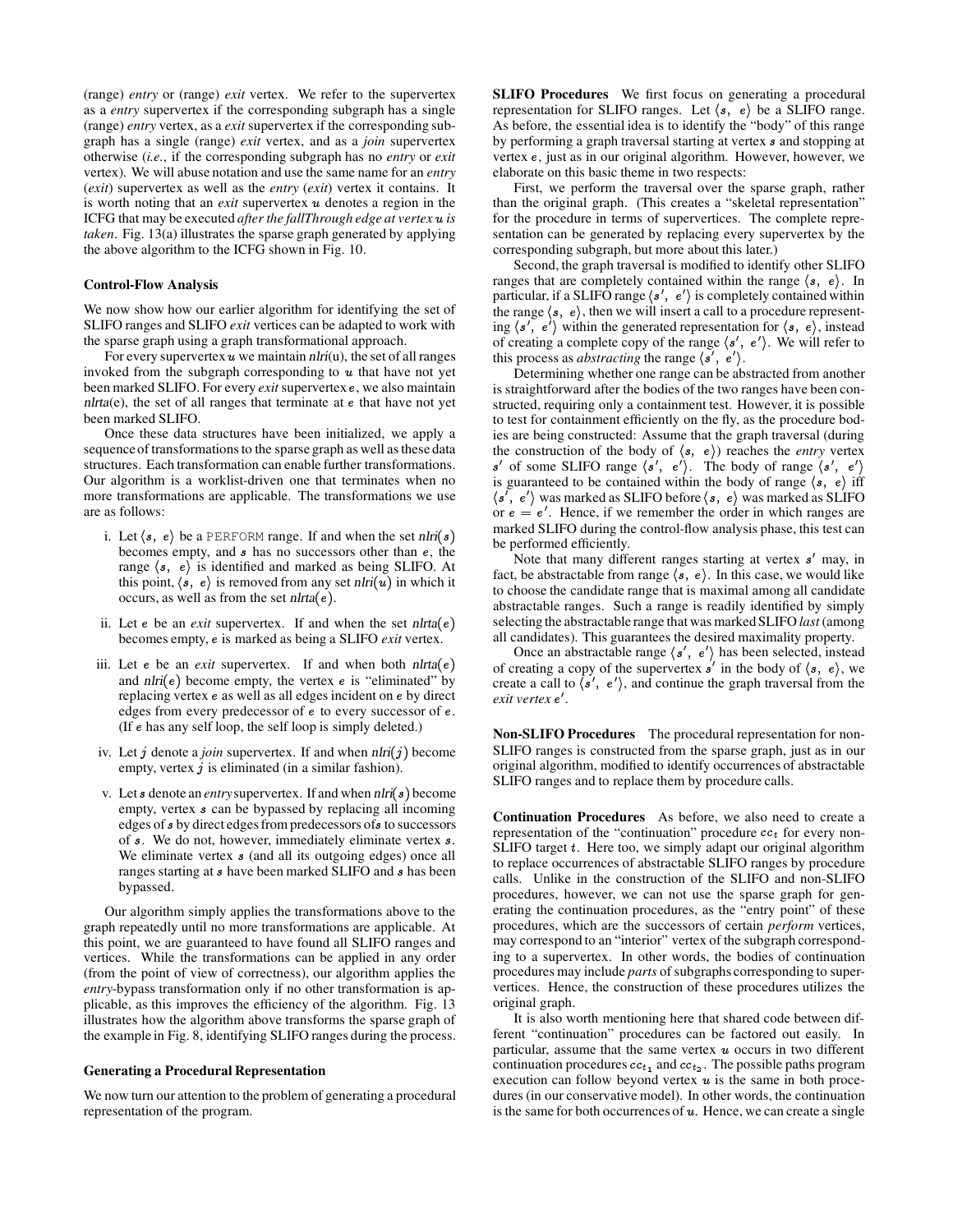

Figure 13: An illustration of how our algorithm identifies SLIFO ranges for the example of Fig. 8. Unshaded rectangles denote *entry* supervertices, while shaded rectangles denote *exit* supervertices. Perform invocations to ranges not yet marked SLIFO are shown underlined.

"continuation procedure"  $cc_u$  for vertex u and call it from both  $cc_{t_1}$ and  $cc_{t_2}$  instead of duplicating vertices in both procedures.

Let  $T$  denote the set of all non-SLIFO targets. The set of all vertices for which we will need to create a continuation procedure to avoid duplication as above is simply the iterated join set [1] of T. We simply create a continuation procedure  $cc_t$  for every t in  $T'$ . The body of the continuation procedure  $cc_t$  is constructed using a simple graph traversal from  $t$ . When the traversal reaches any vertex  $t'$  in  $T'$ , instead of continuing the traversal beyond  $t'$ , we insert a call to  $cc_{t}$  instead.

**Supervertex Procedures** We now turn our attention to a final matter related to code sharing. The discussionabovewas concerned primarily with constructing procedural representations in terms of supervertices. Once such a representation has been generated, a *complete* representation, in terms of the vertices of the original graph, can be generated by replacing every occurrence of a supervertex by the subgraph it denotes. Consider now a supervertex that occurs in multiple procedure bodies. If the subgraph corresponding to the supervertex is a single-entry/single-exit region, then we can avoid duplicating this region in multiple procedure bodies by creating a *procedure* corresponding to this region, and replacing all occurrences of the supervertex by a call to this procedure.

Fig. 9 illustrates the procedural representation created by applying our algorithm to the example of Fig. 8.